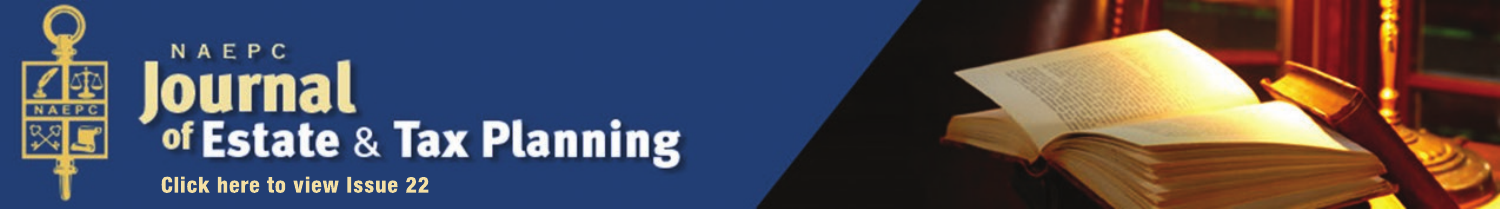# **The Income Taxation of Complex Trusts and Estates**

*By Jeremiah W. Doyle IV*

# **Introduction**

The income taxation of simple trusts was discussed in the last installment of this column. This installment discusses the income taxation of complex trusts and estates. While the taxation of simple and complex trusts is similar, the taxation of complex trusts involves some unique concepts. After reviewing some of the basic rules, the discussion will turn to those concepts that make complex trusts different from simple trusts. Those concepts will be discussed in this installment and in the next installment of this column.

#### **Background**

A "complex trust" is a trust that may accumulate income, distribute corpus, or make distributions to charity. The deduction for distributions is determined under Code Sec. 661. The inclusion of amounts in the income of beneficiaries is determined under Code Sec. 662. Special rules for complex trusts are found in Code Sec. 663.

**Mr. Doyle** is Senior Vice President and Estate Planning Strategist at BNY Wealth Management in Boston, Massachusetts, where he provides wealthy individuals and families throughout the country with integrated wealth management advice on how to hold, manage, and transfer their wealth in a tax-efficient manner. He is the editor and co-author of *Preparing Fiduciary Income Tax Returns*, a contributing author of *Preparing Estate Tax Returns*, a contributing author of *Understanding and Using Trusts*, and a contributing author of *Drafting Irrevocable Trusts in Massachusetts*, all published by Massachusetts Continuing Legal Education. He is also a lecturer in the Graduate Tax Program at Boston University School of Law and has spoken at numerous professional education programs throughout the country.

Unless otherwise indicated, the fiduciary income tax rules for complex trusts also apply to estates.

#### **Basic Rule**

A complex trust is allowed a deduction for the sum of any amount of trust accounting income that is required to be distributed currently (including any item—such as an annuity—payable out of income or corpus to the extent actually paid out of income), and any other amounts properly paid or credited or required to be distributed for the tax year. $1$ 

#### **Limitations on Distribution Deduction**

There are some limitations on the distribution deduction. They pertain to distributable net income (DNI) and tax-exempt income. The deduction under Code Sec. 661(a) cannot exceed DNI as computed under Code Sec. 643(a). Likewise, a deduction is not allowed for any amount that is not included in the gross income of the trust (e.g., tax-exempt income).<sup>2</sup>

# **Income Required to Be Distributed Currently**

A deduction is allowed for any "income required to be distributed currently" as determined under the terms of the will or trust instrument and applicable state law.3 In general, the trustee must be under a duty to distribute the income within the tax year. If such a duty exists, the trust is allowed a deduction even if distributions are not made within the tax year or are not made at all.<sup>4</sup>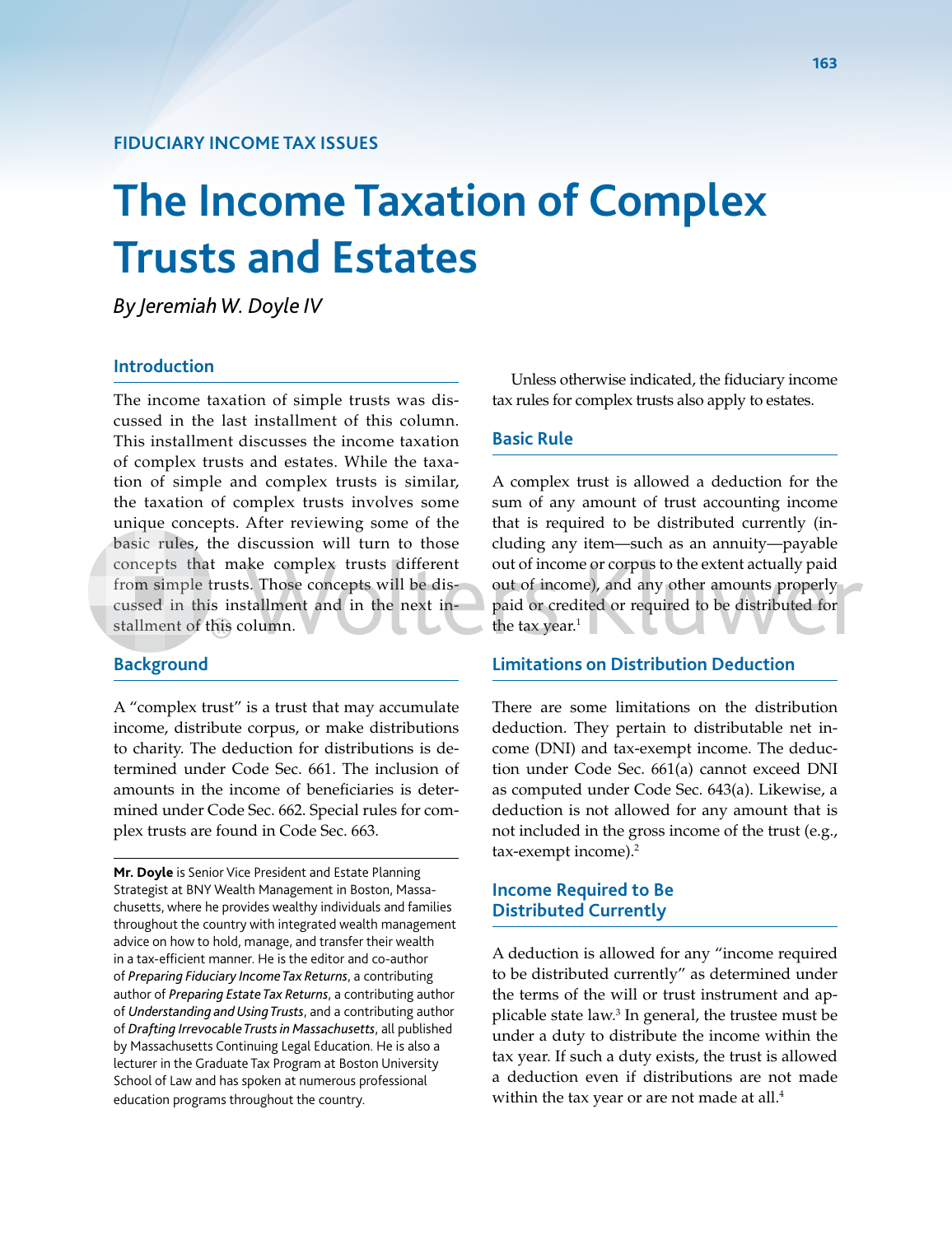# **Amounts Properly Paid, Credited or Required to Be Distributed**

A deduction is also allowed for any "amounts properly paid or credited or required to be distributed."5 The term "any other amounts properly paid or credited or required to be distributed" includes all amounts properly paid, credited or required to be distributed by an estate or trust during the tax year other than income required to be distributed currently. Examples of amounts properly paid, credited or required to be distributed include the following:

- Payments made from income or principal in the discretion of trustee.<sup>6</sup>
- Annuity payments made from principal.<sup>7</sup>
- Amounts used to discharge or satisfy a beneficiary's legal obligation.8
- Amounts paid pursuant to court order or decree.<sup>9</sup>
- Payments in kind, i.e., distributions of trust property other than cash.<sup>10</sup>

*The phrase "amounts properly paid or credited or required to be distributed" does not include a gift or bequest of a specific sum of money or of specific property.*

Amounts are "properly credited" to a beneficiary when they are irrevocably and unconditionally placed at the disposal of the beneficiary. Transfers shown by book entries and on the annual work papers for the entity are not sufficient to treat the funds as credited for purposes of Code Secs. 661 and 662.<sup>11</sup> They must be credited so as to be beyond recall by the fiduciary and must be available for distribution upon demand.

The IRS will treat payments made to a beneficiary conditioned upon the beneficiary's obligation to repay, if needed, for obligations of the estate, as properly paid or credited, even if the beneficiary may have to repay the distributions.<sup>12</sup>

Deductible payments may be made in cash or in kind. If a distribution is made in kind (e.g., a distribution of common stock), the trust may be required to recognize capital gain on the distribution. A distribution in kind can result in the realization of a gain or loss if the distribution is in satisfaction of a right to receive a distribution of a specific dollar amount of specific property other than that distributed or of income as defined in Code Sec. 643(b) and the applicable regulations.<sup>13</sup> The amount of any gain would be measured by the fair market value of the property distributed, less its adjusted basis for tax purposes at the time of distribution. However, in general, a trust will not realize a gain by reason of a distribution in kind unless the distribution is in satisfaction of a right to receive a distribution of a specific dollar amount (or unless trust elects to recognize gain under Code Sec.  $643(e)(3)$ .<sup>14</sup> Losses generally cannot be recognized because of the related party rules of Code Sec. 267.

With respect to in-kind distributions, the amount deductible is, generally, the lesser of

> the basis of distributed property in the hands of the beneficiary or the fair market value of the property.15 However, if the trust makes a Code Sec. 643(e) (3) election, the amount deductible is the fair market value of the property.<sup>16</sup>

The phrase "amounts properly paid or credited or required to be distrib-

uted" does not include a gift or bequest of a specific sum of money or of specific property. According to Code Sec.  $663(a)(1)$ , the amount properly paid or credited under the governing instrument as a gift or bequest of a specific sum of money or specific property cannot be deducted if that figure is paid in a single sum or in not more than three installments. However, a gift or bequest that can be paid only out of income would be deductible under Code Sec. 661(a)(2). See Code Sec. 663(a)(1).

In addition, the phrase "amounts properly paid or credited or required to be distributed" does not include charitable distributions, under Code Sec.  $663(a)(2)$ , or amounts paid in the current year for which a deduction under Code Sec. 651 or Code Sec. 661 was allowable for a previous year.<sup>17</sup>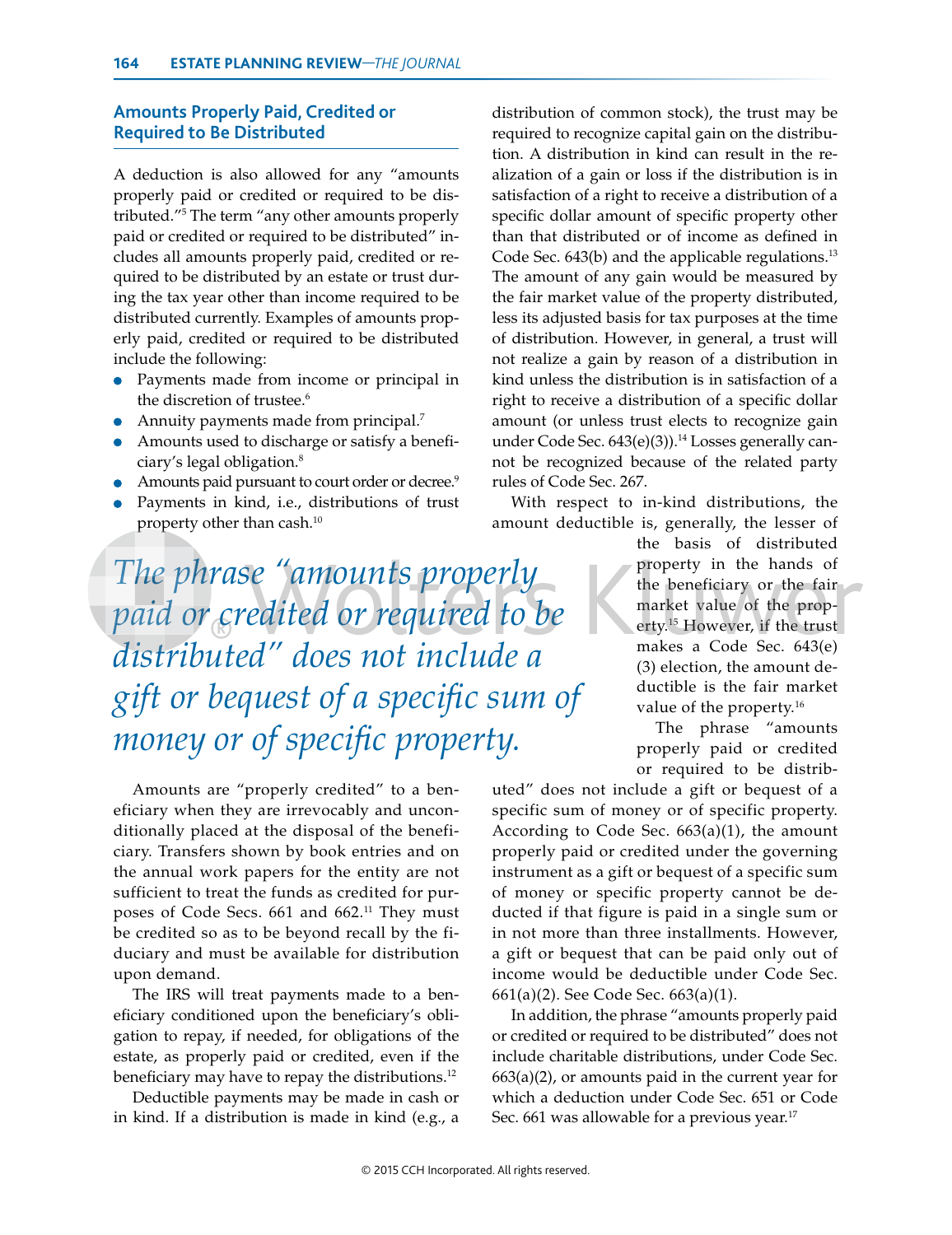# **Character of Amounts Distributed; In General**

The amount deductible for distributions to beneficiaries under Code Sec. 661(a) is treated as consisting of the same proportion of each class of items entering into the computation of DNI as the total of each class bears to total DNI, i.e., a prorata approach.<sup>18</sup>

There are two exceptions to this general rule: if the governing instrument contains specific provisions for allocation of classes of income and if applicable state law requires non–pro-rata allocation of classes of income.

**Example 1:** If a trust with DNI of \$20,000 (consisting of \$8,000 of interest and \$12,000 of dividends) distributes \$5,000 to a beneficiary, the deduction for the trust under Code Sec. 661(a) is deemed to consist of \$2,000 of interest (8/20 × \$5,000) and \$3,000 of dividends  $(12/20 \times $5,000)$ . The beneficiary is required to include the same amounts in gross income under Code Sec. 662.

# **Allocation of Deduction Items**

In general, items of deductions that enter into the computation of DNI are allocated among items of income in DNI in accordance with the rules for simple trusts.<sup>19</sup>

Expense items directly attributable to one class of income are allocated to that class of income. For example, rental expenses (other than any depreciation allocated to beneficiaries) are allocated to rental income.<sup>20</sup>

Indirect expenses, such as trustee commissions and state income taxes, may be allocated to any class of income.<sup>21</sup> In regard to tax-exempt income, a portion of indirect expenses must be allocated to nontaxable income.

**Example 2:** If income of a trust consisted of \$10,000 of tax-exempt interest and \$40,000 of dividends and trustee fees were \$5,000, a portion of trustee fees must be allocated to tax-exempt interest. Using a pro-rata allocation, \$1,000 of trustee fees (\$10,000/\$50,000 × \$5,000) would be allocated to tax-exempt interest and would be nondeductible.

Code Sec. 265 governs the allocation of expenses between taxable and tax-exempt income. The regulations provide that if an expense is indirectly allocable to both a class of taxable income and tax-exempt income, a "reasonable proportion" of such expense "in light of all the facts and circumstances" must be allocated to each class.22 Thus, it is not mandatory to use a pro-rata allocation method.

In regard to capital gains, the IRS has ruled that a simple trust that does not distribute capital gains cannot include capital gains in the formula for allocating indirect expenses to tax-exempt interest.23 Logically, the same rationale should apply to complex trusts.

Because capital gains are included in DNI in the year of trust termination, they would be included in the formula for allocating indirect expenses to tax-exempt interest for that year.

Typically, trustee termination expenses can be significant—in some cases, as much as two percent of trust assets. Can a trustee minimize the amount of such expenses allocated to tax-exempt income by distributing tax-exempt bonds in the year prior to charging a termination fee? The IRS has ruled that this strategy does not work. In Rev. Rul. 77-466, 1977- 2 C.B. 83, the IRS required allocation of such expenses based on the ratio of tax-exempt income received to total income received (including realized and unrealized capital gains) over the life of the trust.

As with simple trusts, the beneficiaries of estates and complex trusts include in gross income under Code Sec. 662 the amount for which the entity has received a distribution deduction under Code Sec. 661. The deduction for distributions from estates and complex trusts is limited only by DNI, rather than by the lesser of fiduciary accounting income or DNI as is the case with simple trusts. Estates and complex trusts may accumulate ordinary income, causing it to be taxed to the entity.

#### **Effect of Charitable Contributions**

Pro-rata allocation is required for charitable contributions. The charitable contributions deduction must be ratably apportioned to each class of income entering into the computation of DNI, unless the governing instrument or applicable state law requires a different apportionment.<sup>24</sup> If the trust has tax-exempt interest in the same year that it has a charitable contributions deduction, a portion of the charitable deduction will be lost to the extent allocated to tax-exempt interest.